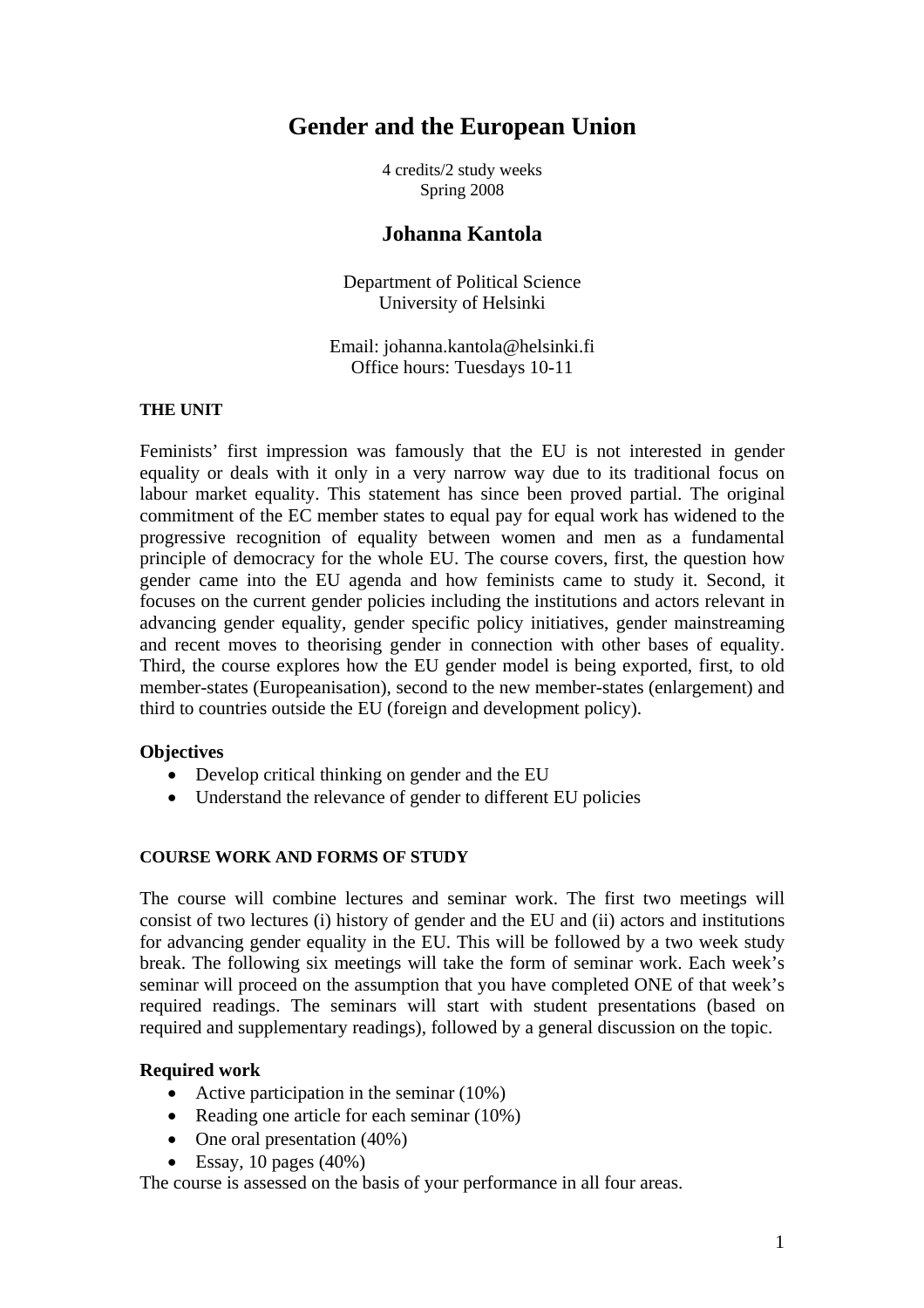## **UNIT READINGS**

Most of the books are available in the University libraries. To make it easier for you to get hold of the readings, I have compiled a folder with copies of all of the most important chapters and articles. You can find this folder in the Department of Political Science just outside Erja Ernberg's office. The articles are not to be taken outside the Faculty of Social Sciences. You can read or photocopy them at the Faculty, but please make sure that you return the copies to the folder as soon as possible.

## **OVERVIEW OF THE CONTENT**

## **Lectures**

1. History of gender and the EU

2. Institutions and actors for gendering policy in the EU

## *Study break*

## **Seminar work**

3. Gender policies in the EU (1): Reconciliation of work and family, maternity and parental leave and childcare

4. Gender policies in the EU (2): Domestic violence, prostitution and trafficking in women, sexual harassment

5. Gender mainstreaming: Gender aspects of other policies

6. Gender diversity: From gender to multiple inequalities

7. Europeanisation and enlargement: EU gender policies' impact on old and new member states

8. Foreign, security and development policy: EU gender policies' impact on nonmember states

## **DETAILED COURSE CONTENTS**

## **Lectures**:

# **1. History of gender and the EU** (Wed 12 March, 14-16)

How gender came to the EU agenda and how feminists came to study it?

## **2. Institutions and actors for gendering policy in the EU** (Thu 13 March, 14-16)

How are women represented in political, economic, social and judicial decisionmaking in the EU? What different institutions and actors are there for advancing gender equality in the EU?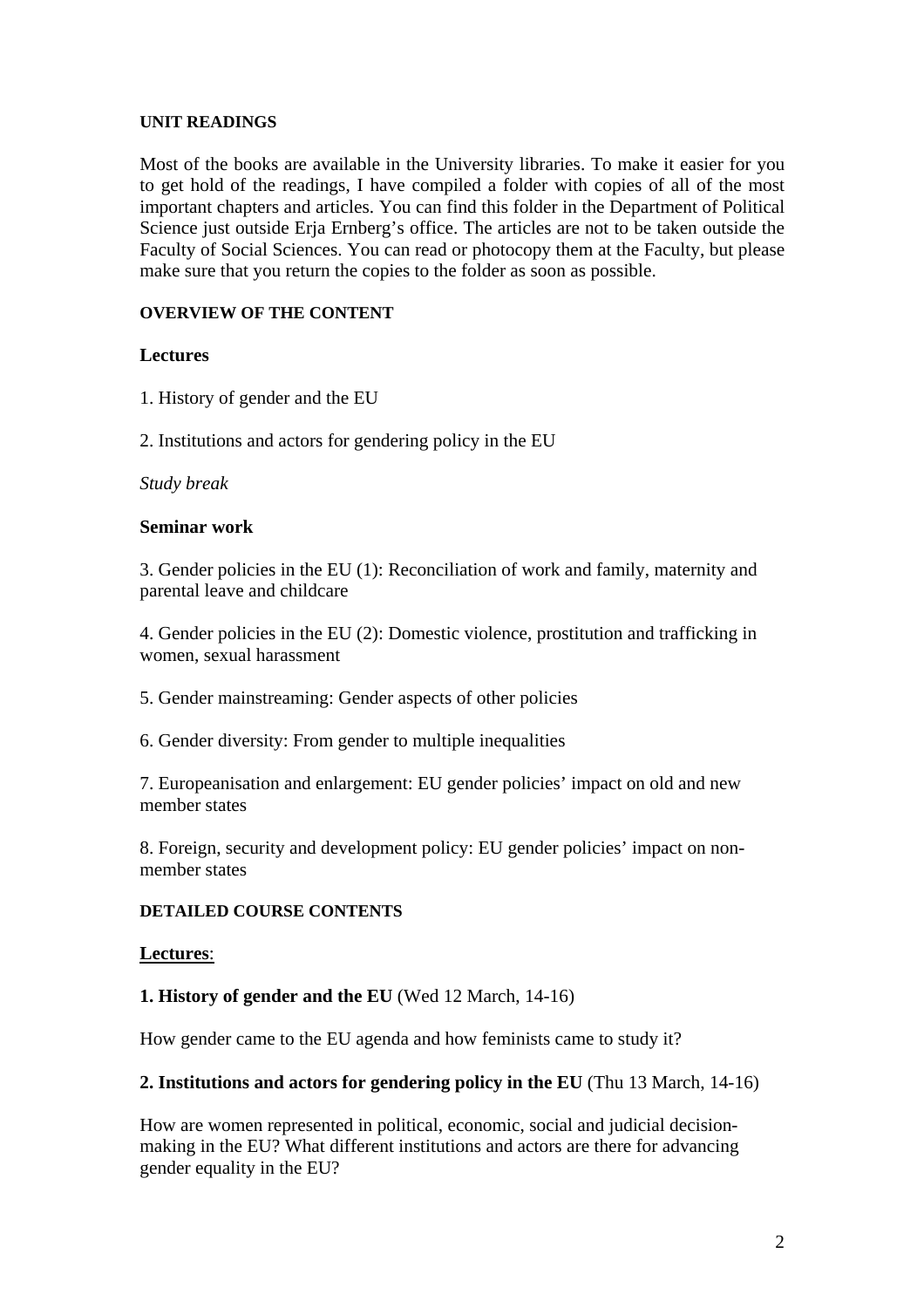## [**Study break** – no classes]

## **Seminars**:

## **3. Gender policies in the EU (1): Reconciliation of work and family, maternity and parental leave, and childcare** (Wed 2 April, 14-16)

## *Questions for presentations*:

How did the issue emerge to the EU policy agenda? What policies and/or legislation are there in place? Who promotes the issue, how and with what discourses/frames? Are there differences between the member states in framing the policy problem? What about between the Commission, the Parliament and other actors for gender equality (women's organisations, such as the European Women's Lobby, and relevant women's movements)?

## Required reading:

Morgan, Kimberly J. (2008) 'Towards the Europeanization of Work-Family Policies? The Impact of the EU on Policies for Working Parents' in Silke Roth (ed.) *Gender Politics in the Expanding European Union* (forthcoming from Berghahn books).

## Supplementary reading:

Bleijenbergh, Inge, Jet Bussemaker and Jeanne de Bruijn (2006) 'Trading Well-Being for Economic Efficiency: The 1990 Shift in EU Childcare Politics', *Marriage and Family Review* 39 (3/4), 315-336.

Guerrina, Roberta (2005) *Mothering the Union: Gender Politics in the EU* (Manchester: Manchester University Press). Ch.3.

Lewis, Jane (2006) 'Work-family reconciliation, equal opportunities and social policies: the interpretation of policy trajectories at the EU level and the meaning of gender equality', *Journal of European Public Policy* 13 (3), 400-437.

Lohkamp-Himmighofen, Marlene and Christiane Dienel (2000) 'Reconciliation policies from a comparative perspective' in Linda Hantrais (ed.) *Gendered Policies in Europe* (London: Macmillan), 49-67.

Lombardo, Emanuela and Petra Meier (2007) 'European Union Gender Policy Since Beijing. Shifting Concepts and Agendas Europe' in Mieke Verloo (ed.) *Multiple Meanings of Gender Equality in Europe* (Budapest: Central European University Press).

Meier, Petra, Elin Peterson, Karin Tertinegg, and Violetta Zentai (2007) 'The Pregnant Worker and Caring Mother: Framing Family Policies across Europe' in Mieke Verloo (ed.) *Multiple Meanings of Gender Equality in Europe* (Budapest: Central European University Press).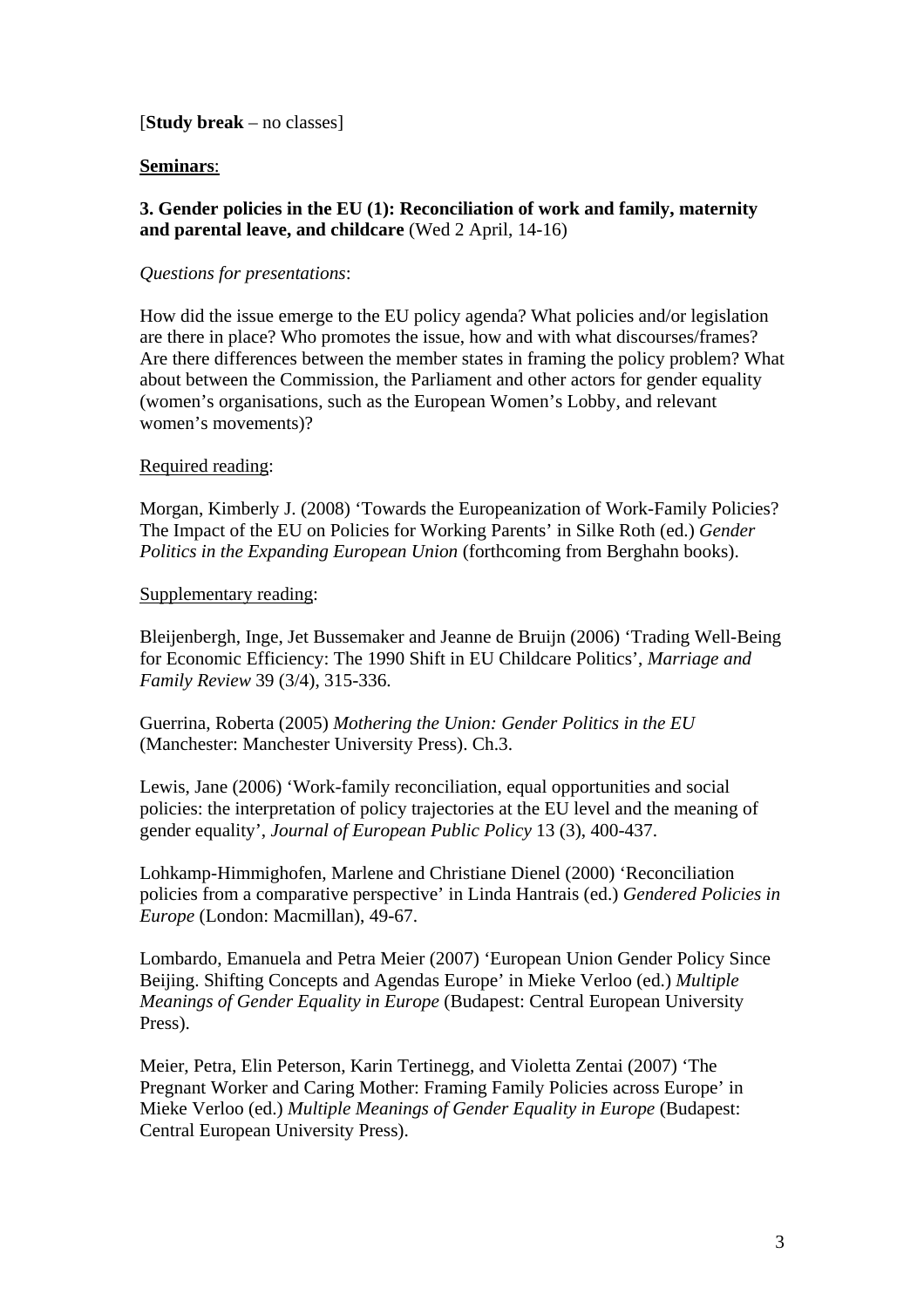Morgan, Kimberley J. and Kathrin Zippel (2003) 'Paid to Care: The Origins and Effects of Care Leave Policies in Western Europe' in *Social Politics* Spring 2003, 49- 85.

Stratigaki, Maria (2004) 'The Cooptation of Gender Concepts in EU Policies: The Case of "Reconciliation of Work and Family' in *Social Politics* 11 (1), 30-56.

## **4. Gender policies in the EU (2): Domestic violence, prostitution and trafficking in women, sexual harassment** (Thu 3 April 14-16)

## *Questions for presentations*:

How did these issues emerge to the EU policy agenda? What policies and/or legislation is there in place? Who promotes the issue, how and with what discourses/frames? Are there differences between the member states in framing the policy problem? What about between the Commission, the Parliament and other actors for gender equality (women's organisations, such as the European Women's Lobby, and relevant women's movements)?

## Required reading:

Lombardo, Emanuela and Petra Meier (2007) 'European Union Gender Policy Since Beijing. Shifting Concepts and Agendas Europe' in Mieke Verloo (ed.) *Multiple Meanings of Gender Equality in Europe* (Budapest: Central European University Press).

# Supplementary reading:

Askola, Heli (2007) 'Violence against Women, Trafficking, and Migration in the European Union', *European Law Journal* 13 (2), 204-217.

Elman, R. Amy (2007) *Sexual Equality in an Integrated Europe: Virtual Equality*  (Basingstoke: Palgrave Macmillan). Chapters 6 and 7.

Krizsán, Andrea, Maria Bustelo, Andromachi Hadjiyanni, and Fray Kamoutis (2007): 'Domestic Violence: A Public Matter' in Mieke Verloo (ed.) *Multiple Meanings of Gender Equality in Europe* (Budapest: Central European University Press).

Zippel, Kathrin (2004) 'Transnational Advocacy Networks and Policy Cycles in the European Union: The Case of Sexual Harassment' in *Social Politics* 11 (1), 57-85.

Zippel, Kathrin (2006) *The Politics of Sexual Harassment: A Comparative Study of the United States, the European Union and Germany* (Cambridge: Cambridge University Press). Chapter 3.

## **5. Gender mainstreaming: Gender aspects of other policies** (Wed 9 April 14-16)

## *Questions for presentations*:

What is gender mainstreaming and what different forms can it take? What forms has it taken in the EU? Has it been implemented successfully?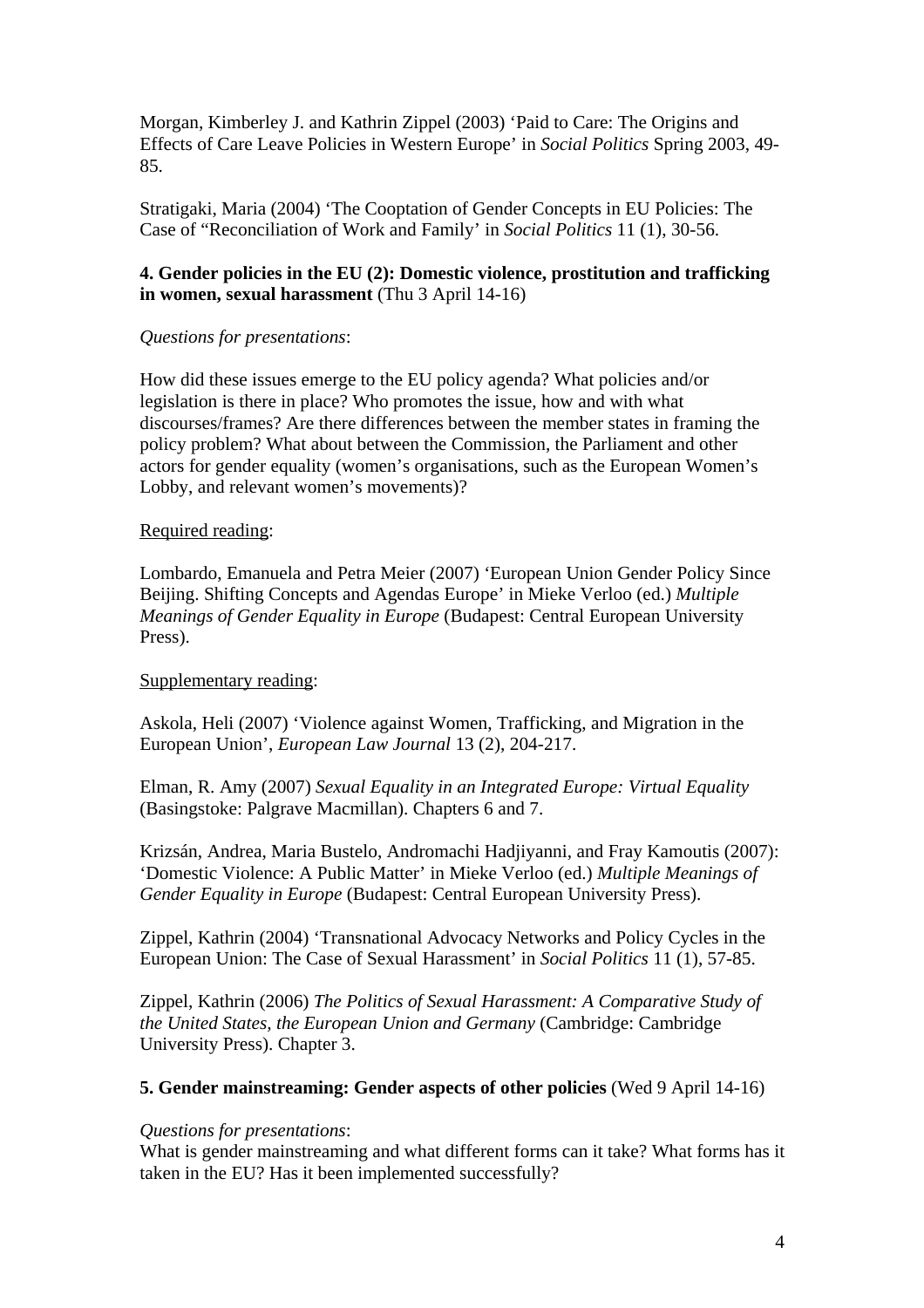Required reading:

Woodward, Alison (2003) 'European Gender Mainstreaming. Innovative Policy or Disappearing Act?', *Review of Policy Research*, 20, 65-88.

## Supplementary reading:

Beveridge, Fiona and Sue Nott (2002) 'Mainstreaming: A Case for Optimism and Cynicism' in *Feminist Legal Studies* 10, 299-311.

Lombardo, Emanuela and Petra Meier (2006) 'Gender Mainstreaming in the EU: Incorporating a Feminist Reading?' in *European Journal of Women's Studies* 13 (2), 151-166.

Mazey, Sonia (2002) 'Gender Mainstreaming Strategies in the E.U.: Delivering an agenda?', *Feminist Legal Studies*, 10, 227-40.

Rees, Theresa (2005) 'Reflections on the uneven development of gender mainstreaming in Europe' *International Feminist Journal of Politics,* 7 (4), 555-74.

Shaw, Jo (2002) 'The European Union and Gender Mainstreaming: Constitutionally Embedded or Comprehensively Marginalised?' *Feminist Legal Studies,* 10, 213-26.

Squires, Judith (2005) 'Is Mainstreaming Transformative? Theorizing Mainstreaming in the Context of Diversity and Deliberation', *Social Politics,* 12 (3), 366-88.

Stratigaki, Maria (2005) 'Gender Mainstreaming vs Positive Action: An Ongoing Conflict in EU Gender Equality Policy', *European Journal of Women's Studies,* 12 (2), 165-86.

Verloo, Mieke (2005) 'Displacement and Empowerment: Reflections on the Concept and Practice of the Council of Europe Approach to Gender Mainstreaming and Gender Equality', *Social Politics*, 12 (3), 344-65.

## **6. Gender diversity: From gender to multiple inequalities** (Thu 10 April 14-16)

# *Questions for presentations*:

Why focus on diversity? What is intersectionality? What are the pros and cons from a feminist perspective on focusing multiple inequalities? Find out what different EU civil society actors have to say about multiple discrimination (relevant actors: European Women's Lobby (EWL), International Lesbian and Gay Association (ILGA-Europe), European Older People's Platform (AGE), European Disability Forum (EDF) and European Network Against Racism (ENAR), Social Platform).

# Required reading:

Verloo, Mieke (2006) 'Multiple Inequalities, Intersectionality and the European Union', *European Journal of Women's Studies,* 13 (3), 211-28.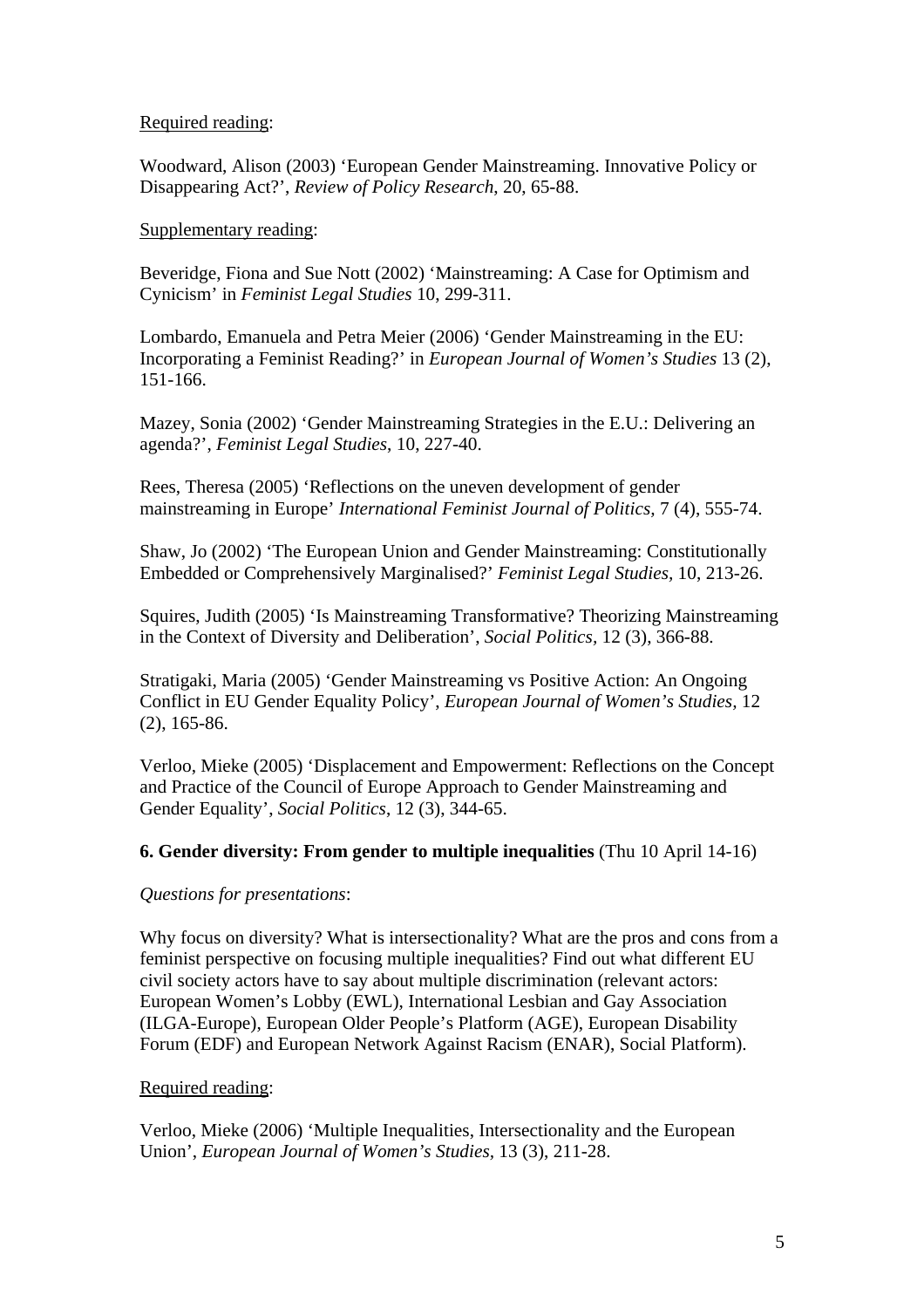#### Supplementary reading:

European Commission (2007) *Tackling Multiple Discriminations: Practices, policies and laws*. DG for Employment, Social Affairs and Equal Opportunities. Brussels.

Elman, R. Amy (2000) 'The Limits of Citizenship: Migration, Sex Discrimination and Same-Sex Partners in EU Law' in *Journal of Common Market Studies* 38 (5) pp729- 749.

Hankivsky, Olena. (2005) "Gender vs. Diversity Mainstreaming: A Preliminary Examination of the Role and Transformative Potential of Feminist Theory." *Canadian Journal of Political Science*. 38(4) pp. 977-1001.

Knocke, Wuokko (2000) 'Migrant and ethnic minority women: The effects of genderneutral legislation in the European Union' in Barbara Hobson (ed.) *Gender and Citizenship in Transition* (Basingstoke: Palgrave Macmillan), 139-155.

Kofman, Eleonore and Rosemary Sales (2000) 'The Implications of European Union Policies for non-EU Migrant Women' in Mariagrazia Rossilli (ed.) *Gender Policies in the European Union* (Oxford: Lang), 193-208.

Williams, Fiona (2003) 'Contesting "race" and gender in the European Union: a multilayered recognition struggle for voice and visibility' in Barbara Hobson (ed.) *Recognition Struggles and Social Movements: Contested Identities, Agency and Power* (Cambridge: Cambridge University Press), 121-144.

Yuval-Davis, Nira (2006) 'Intersectionality and Feminist Politics', *European Journal of Women's Studies,* 13 (3), 193-209.

For the last question, see Contributions to the Green Paper consultation on equality and non-discrimination in an enlarged European Union: http://ec.europa.eu/employment\_social/fundamental\_rights/policy/aneval/greencon\_e n.htm

## **7. Europeanisation and enlargement: EU gender policies' impact on new and old member states** (Wed 23 April, 14-16)

## *Questions for presentations*:

Have the policies and legislation been implemented? What has the impact of the EU been on different old member states gender policy? How was gender equality treated by the EU in the enlargement process? How was this received by the new member states? What about Turkey? Presentations can focus on different countries.

## Required reading:

Liebert, Ulrike (2003) 'Between Diversity and Equality: Analysing Europeanisation' in Ulrike Liebert (ed.) *Gendering Europeanisation* (Brussels: Presses Interuniversitaires Européennes) pp11-46.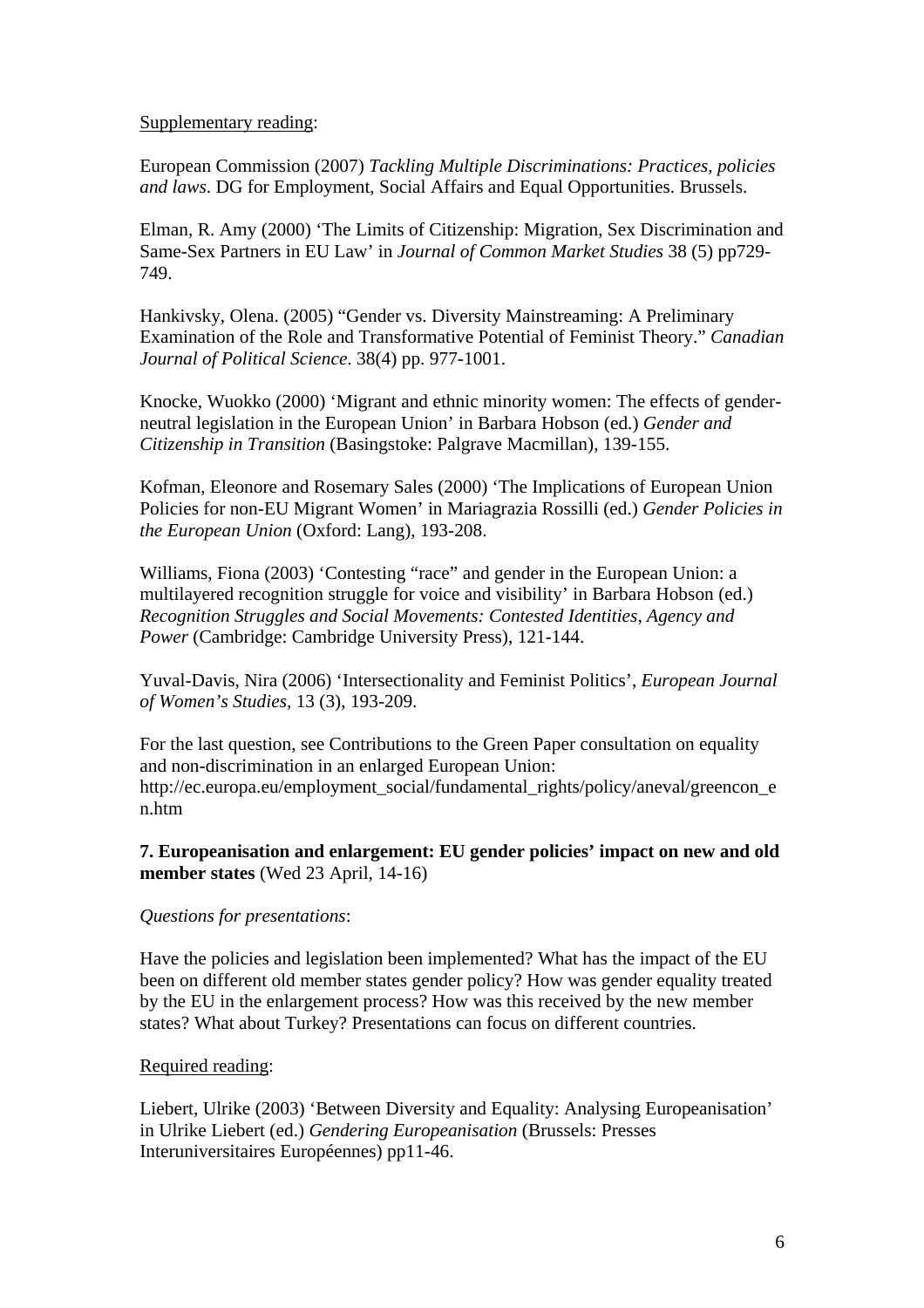#### Supplementary reading:

Einhorn Barbara (2006) *Citizenship in an Enlarging Union* (Basingstoke: Palgrave Macmillan). Chapters 5 and 7.

Macrae, H. (2006) "Rescaling Gender Relations: the Influence of European Directives on the German Gender Regime." *Social Politics* 13 (4), 522-550.

Roth, Silke (2007) 'Sisterhood and Solidarity? Women's Organizations in the Expanded European Union', *Social Politics: International Studies in Gender, State & Society* 14 (4), 460-487.

Stifft, Stefanie (2003) 'Pushing for Europeanisation: How British Feminist Link with the EU to Promote Parental Rights' in Ulrike Liebert (ed.) *Gendering Europeanisation* (Brussels: Presses Interuniversitaires Européennes), 149-186.

Velluti, Samantha. (2005) "Implementing Gender Equality and Mainstreaming in an Enlarged European Union – Some Thoughts on Prospects and Challenges for Central Eastern Europe." *Journal of Social Welfare and Family Law*. 27 (2) pp. 213-225.

## **8. Foreign, security and development policy: EU gender policies' impact on nonmember states** (Thu 24.4. 12-14)

#### *Questions for presentations*:

How does the EU influence non-member states gender policy through its foreign, security and development policy?

#### Required reading:

Debusscher, Petra and Jacqui True (2008) 'Lobbying the EU for gender-equal development' in *The EU's Role in the World and the Social Dimension of Globalisation* 

#### Supplementary readings:

Elgstrom, Ole (2000) 'Norm negotiations. The construction of new norms regarding gender and development in EU foreign aid policy', *Journal of European Public Policy* 7 (3), 457-76.

Karadenizli, Maria (2007) *Who decides*: *Gender mapping the European Union's policy and decision-making in the areas of development, external relations and trade* (WIDE Report). Available at [http://www.wide-network.org](http://www.wide-network.org/)  $\rightarrow$  Publications

Lister, Marjorie (2006) 'Gender and European Development Policy' in Marjorie Lister and Maurizio Carbone (eds.) *New pathways in development: gender and civil society in EU policy* (Aldershot: Ashgate).

Valenius, Johanna (2007) *Gender mainstreaming in ESDP missions*. Chaillot Paper no 101. Institute for Security Studies, European Union.